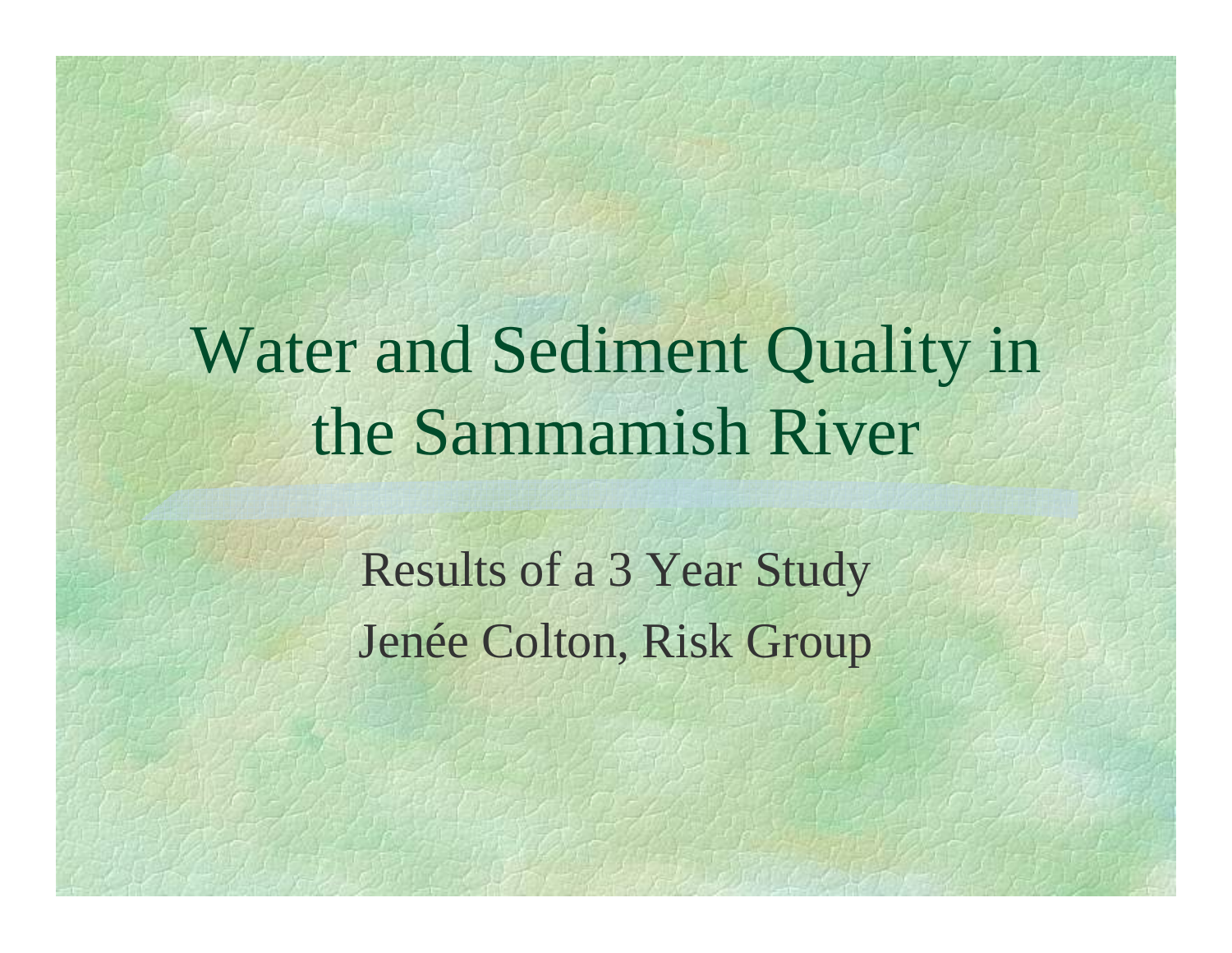# Today

*v*Sammamish River background *v*Study objectives *v*Study design <sup>v</sup>Data analysis vResults• metals and organics only  $\bullet$  no EDCs **EXECUTE:** Summary and Conclusions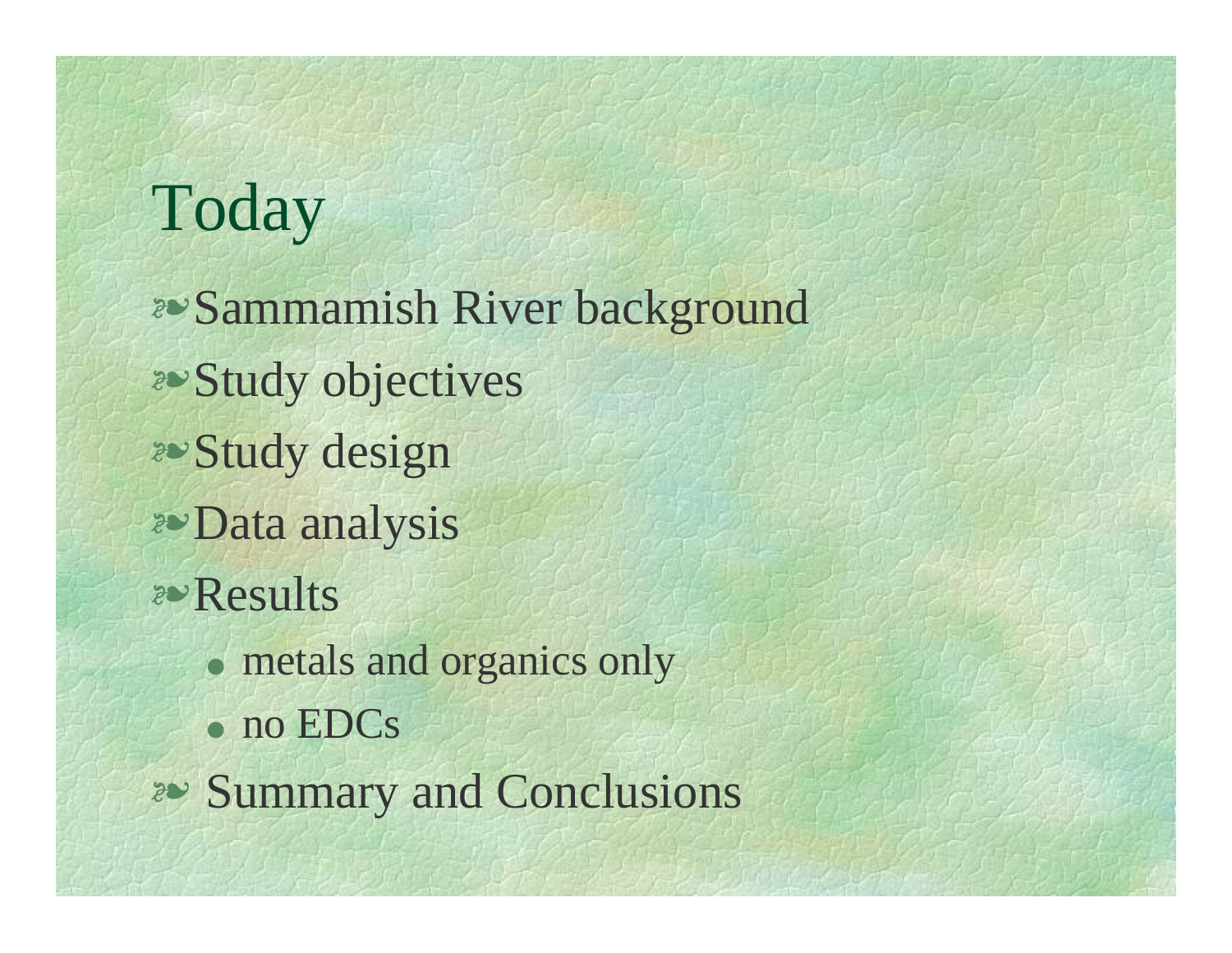The Sammamish River *v*-Heavily modified system *v*Slow-moving river *E* Migration corridor for fish and wildlife *v*Increasing human development *v* Surrounded by cities of Redmond, Woodinville, Bothell *v* Very little chemistry data exist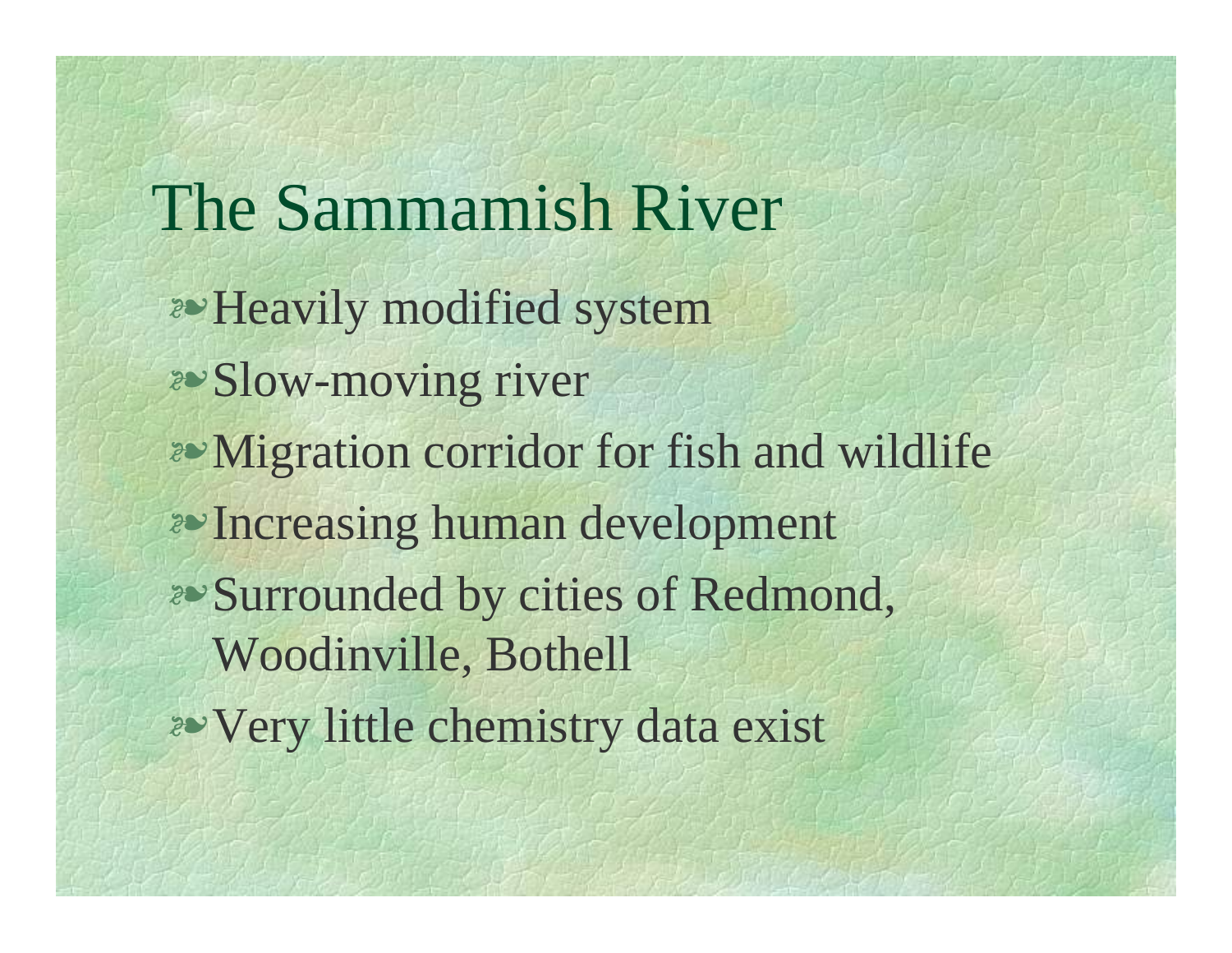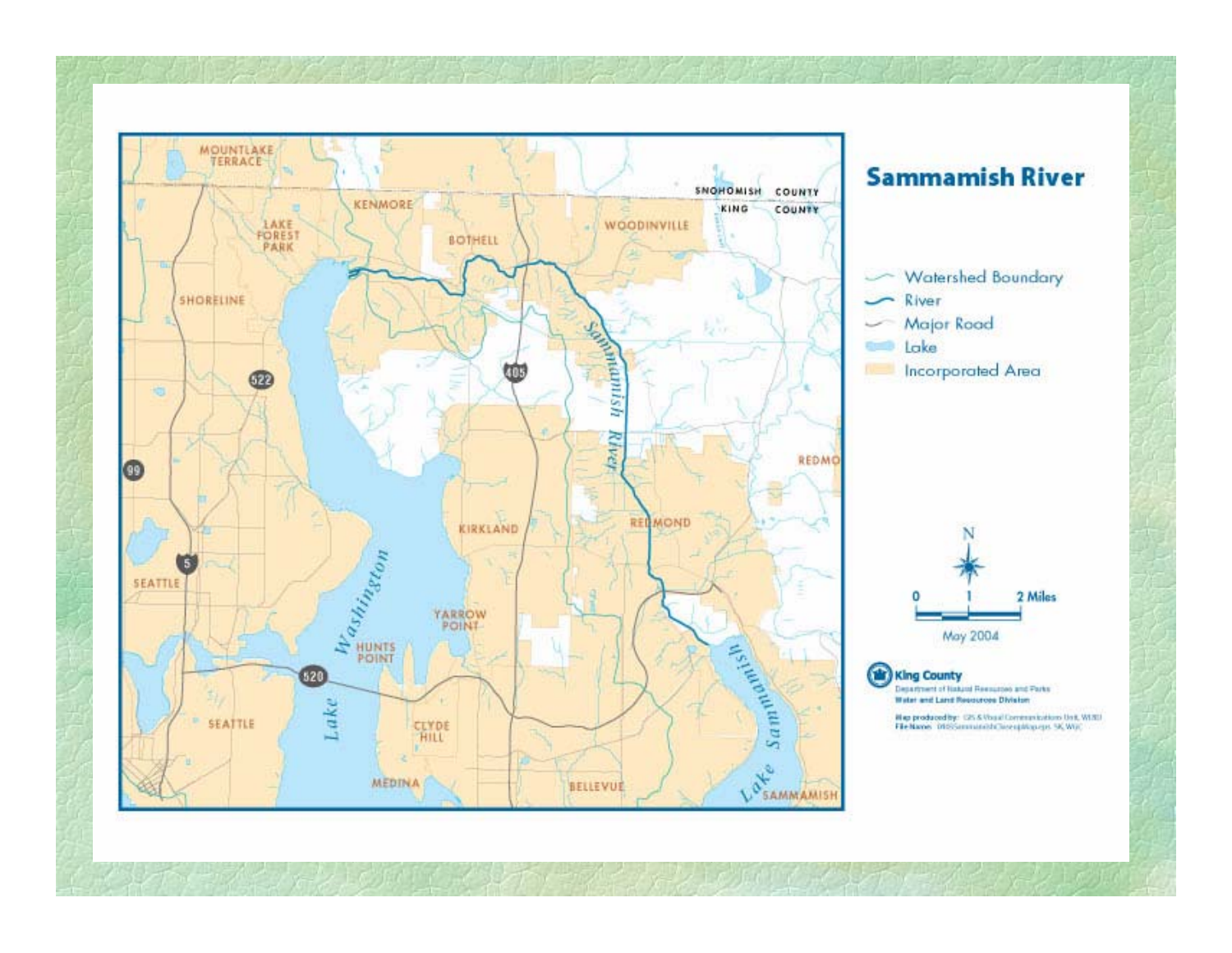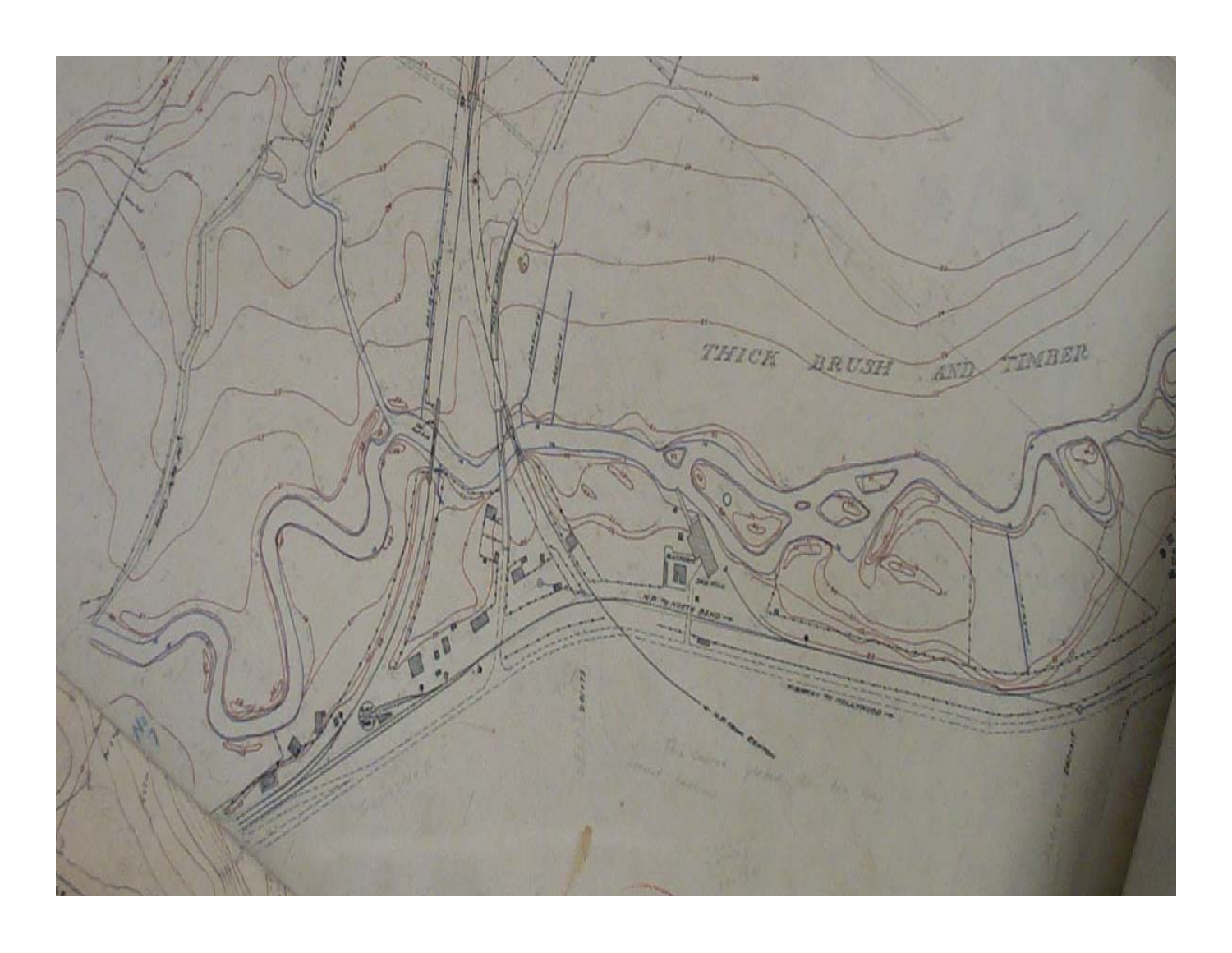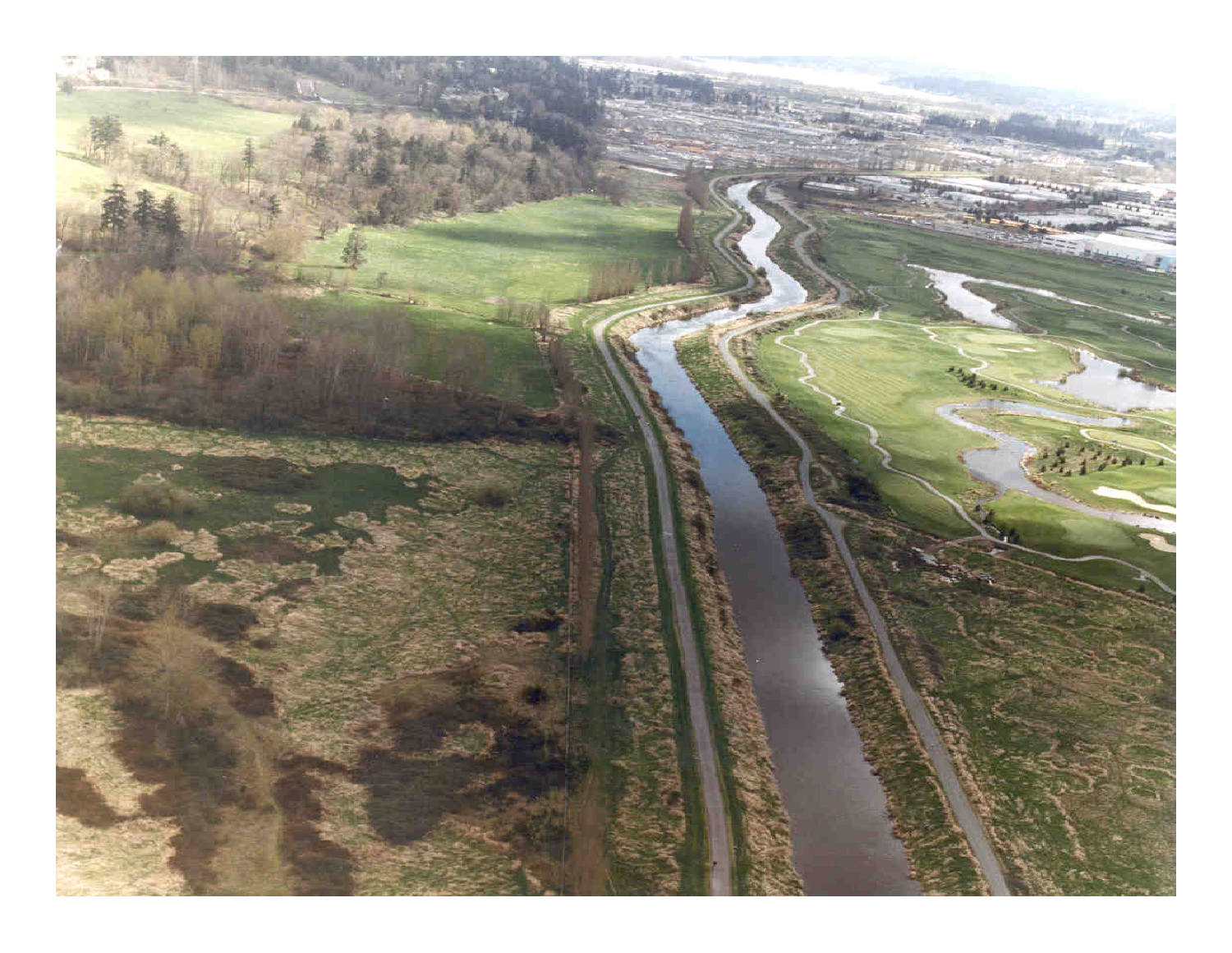## Study Objectives

- *v* Collect baseline chemistry and benthic macroinvertebrate community data for the river
- **Provide baseline data for water reuse** project
- **Provide information for use by other** programs (e.g., salmon recovery)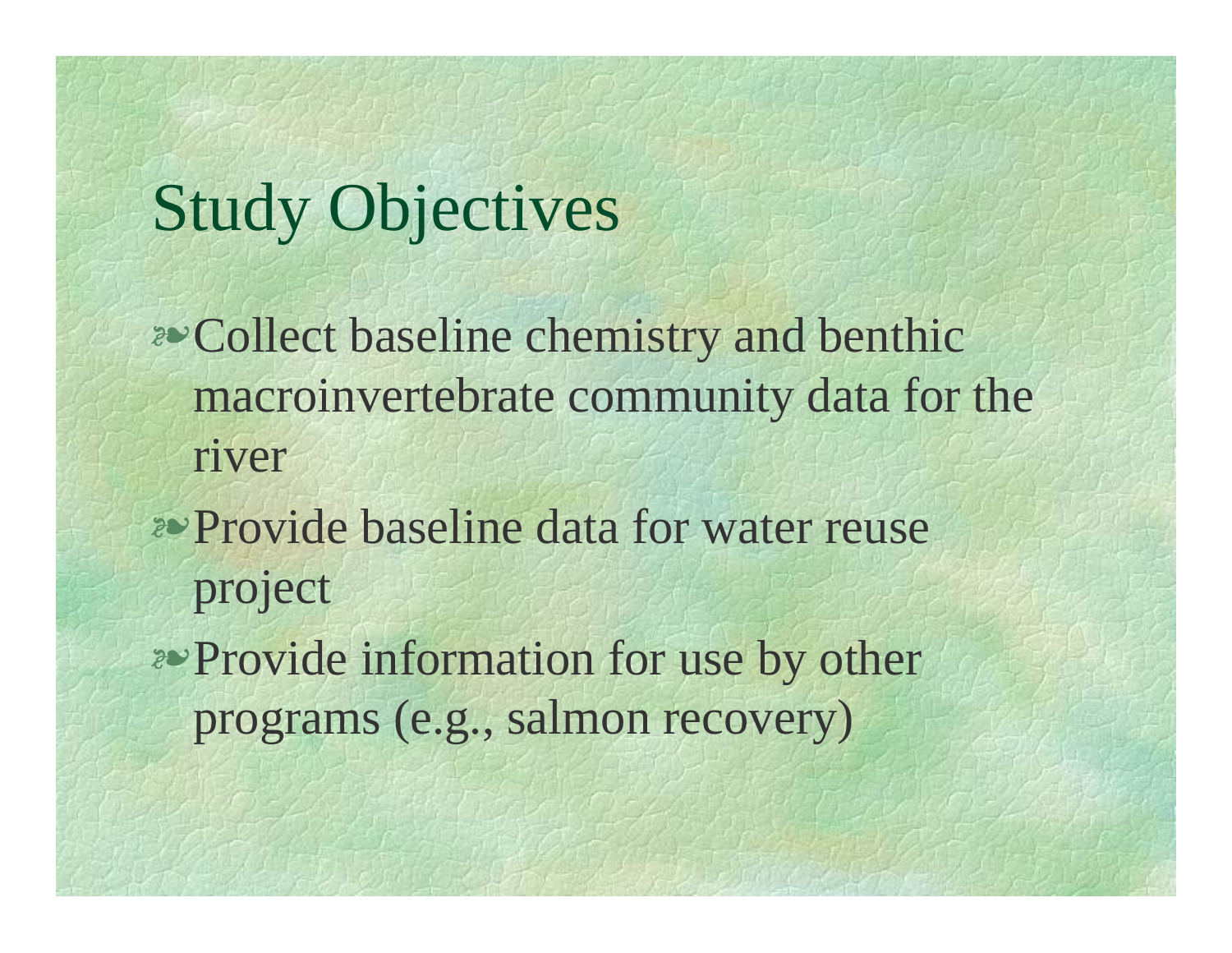# Sampling Stations

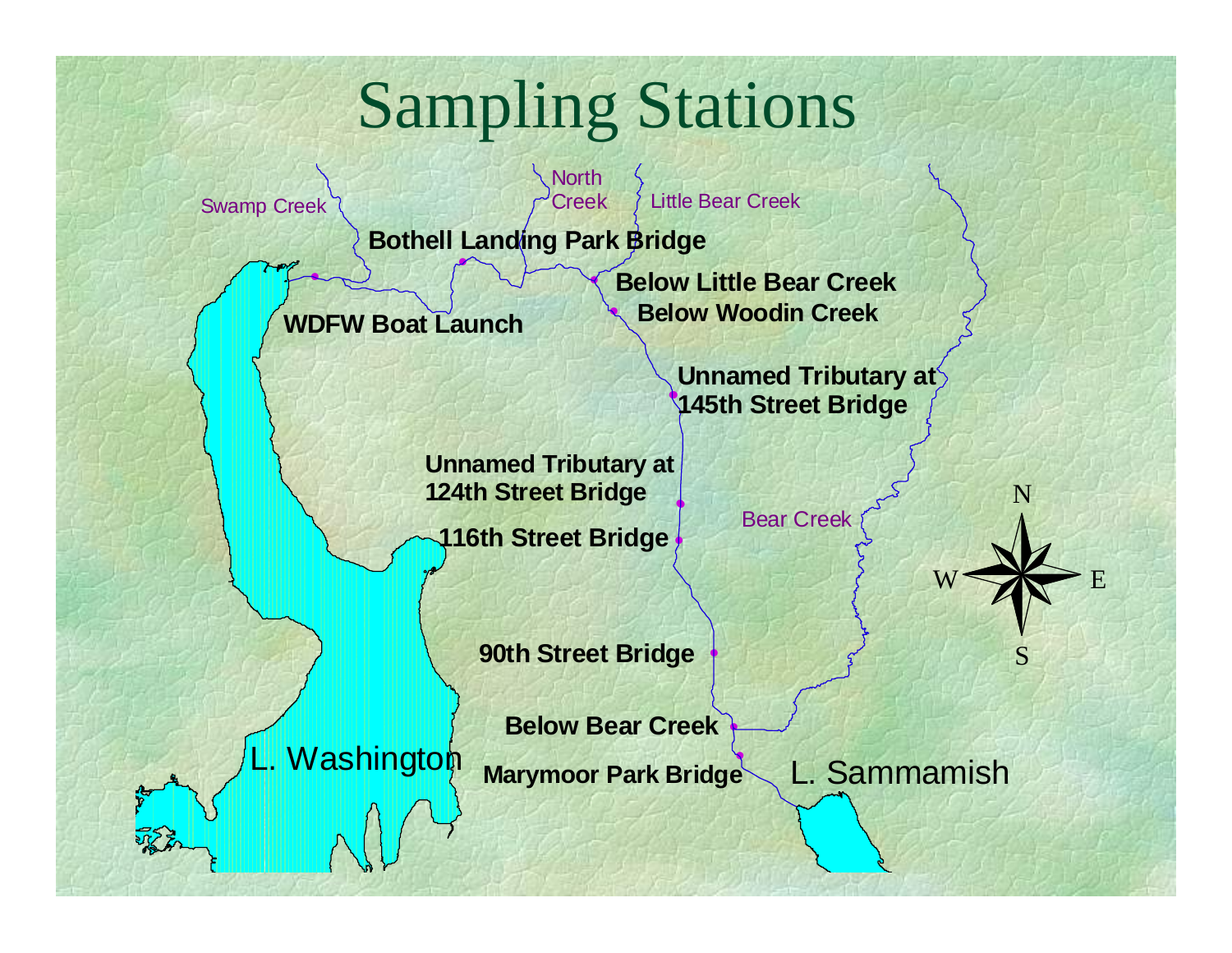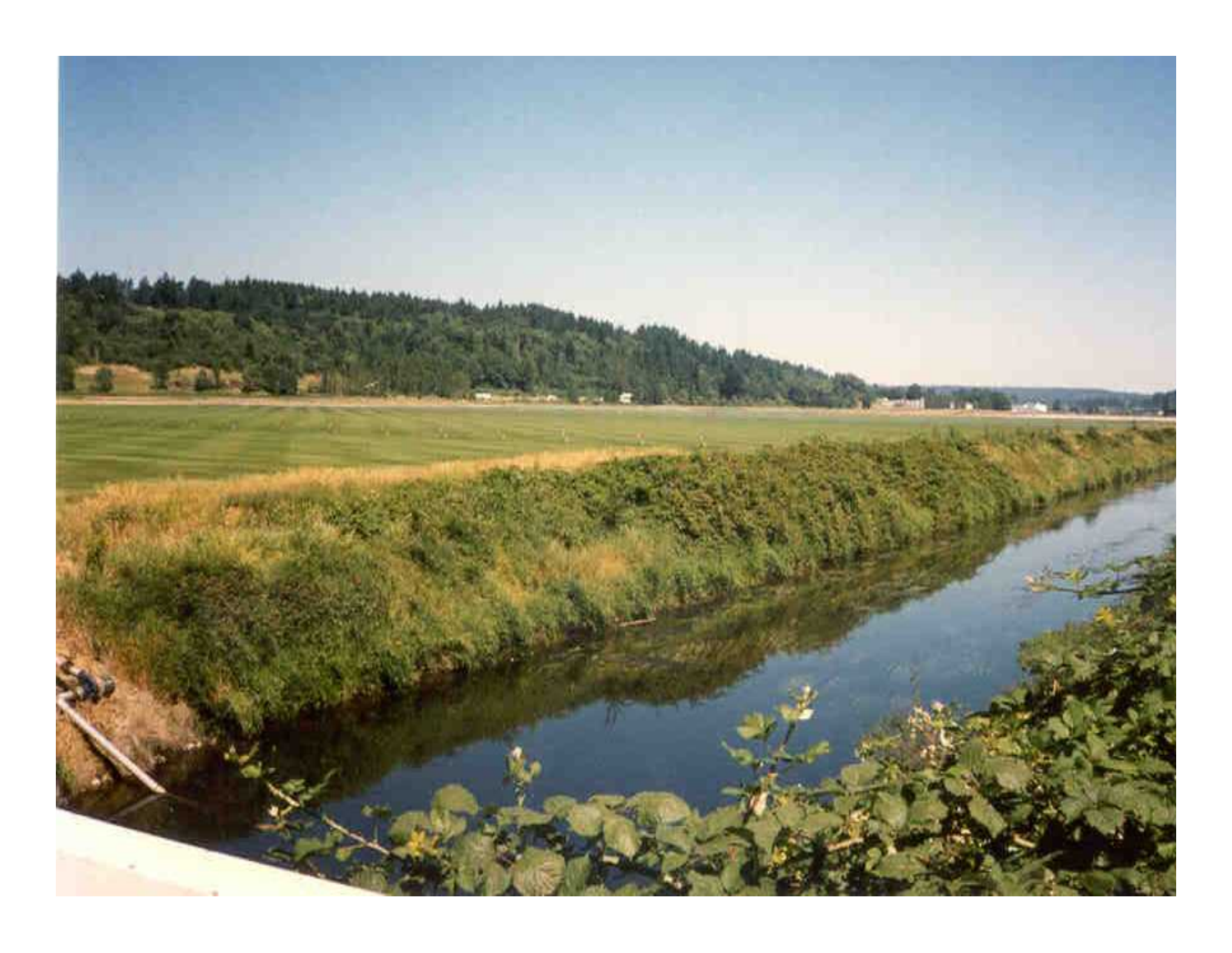# Study Design

<sup>v</sup>Sediment

- Collected each fall in 2001, 2003
- Surface grab samples
- Nutrients, conventionals, metals, SEM/AVS, organics analyses
- *E* Benthic macroinvertebrate community
	- Results not complete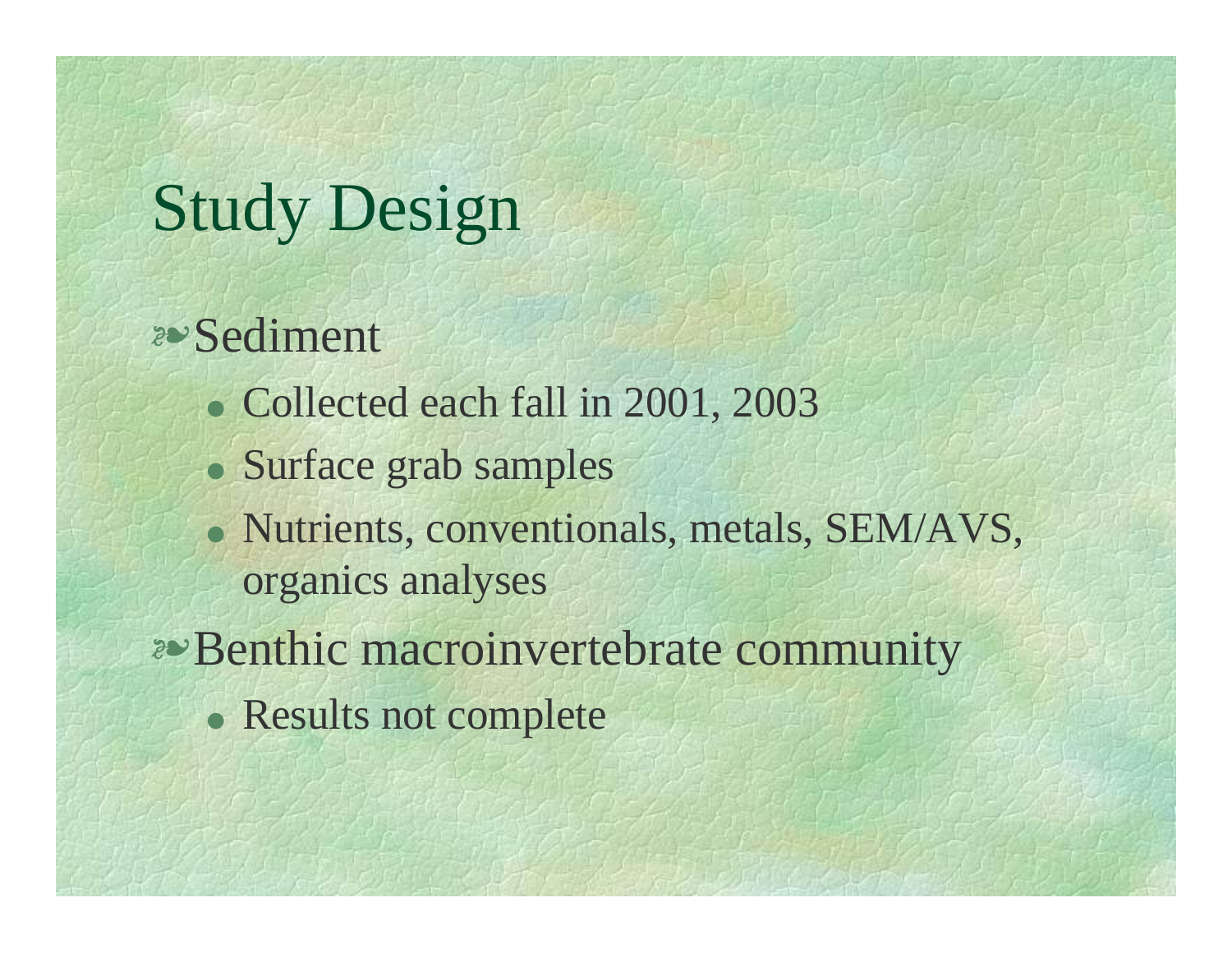# Study Design (continued)

- 2<sup>e</sup> Water
	- OCollected each fall in 2001, 2002, 2003
	- Nutrients, bacteria, conventionals, total and dissolved metals, organics, and EDC analyses O USGS
		- EDC analysis for 2001
		- Wastewater Method

**Presenting only metals and organics results**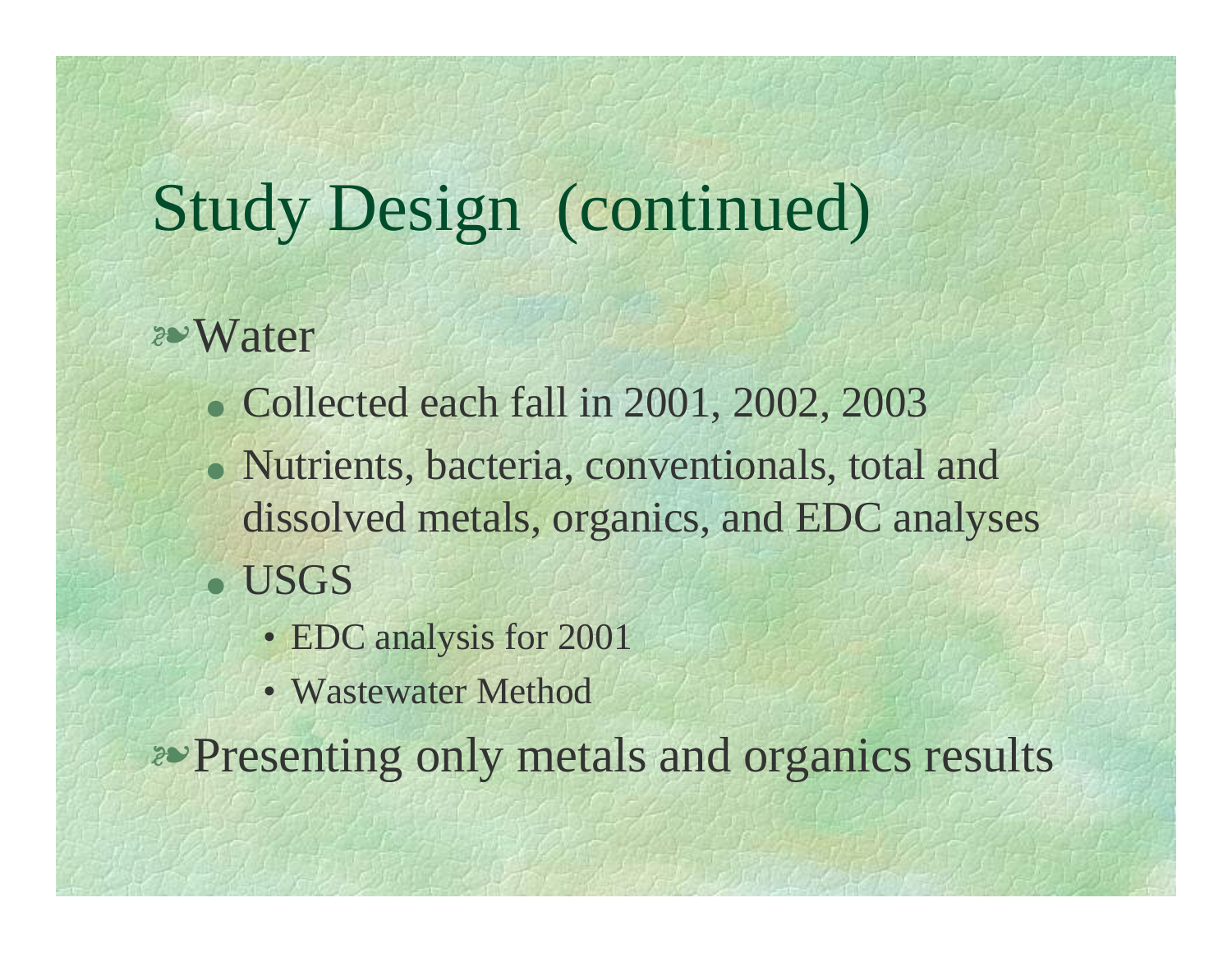Data Evaluation *v* Average duplicates *v* Determine maximum for each station *v* Comparison to thresholds • Aquatic life thresholds for sediment and water • Human health thresholds for water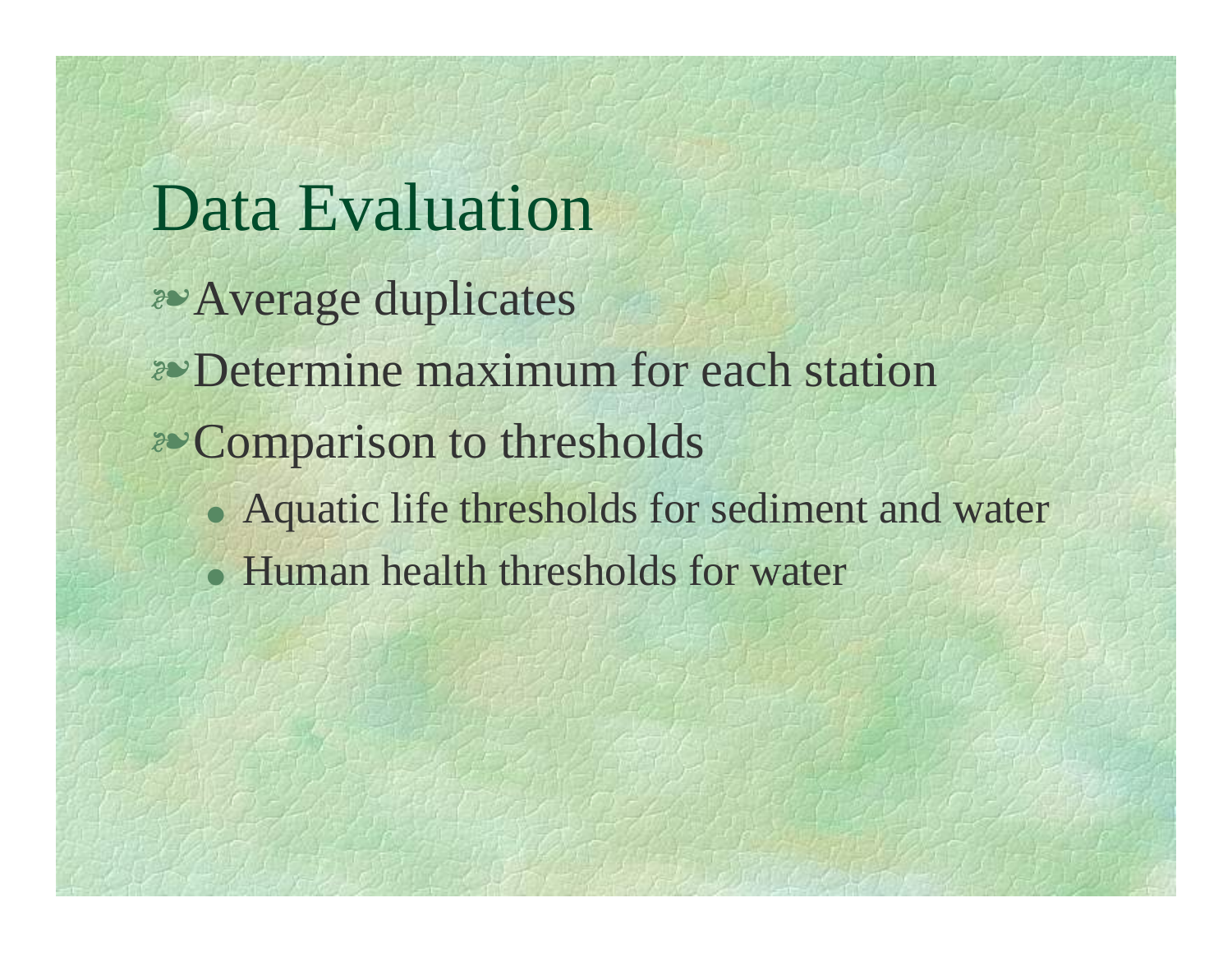# Ecological Thresholds

- <sup>v</sup>Sediment
	- O TELs/PELs (Smith et al. 1996)
	- New Floating Percentile Values (Michelson 2003) - SQS, CSL, STAT
- <sup>v</sup>Water Prioritized
	- $\bullet$  WAC
	- O AWQC
	- ECOTOX database sources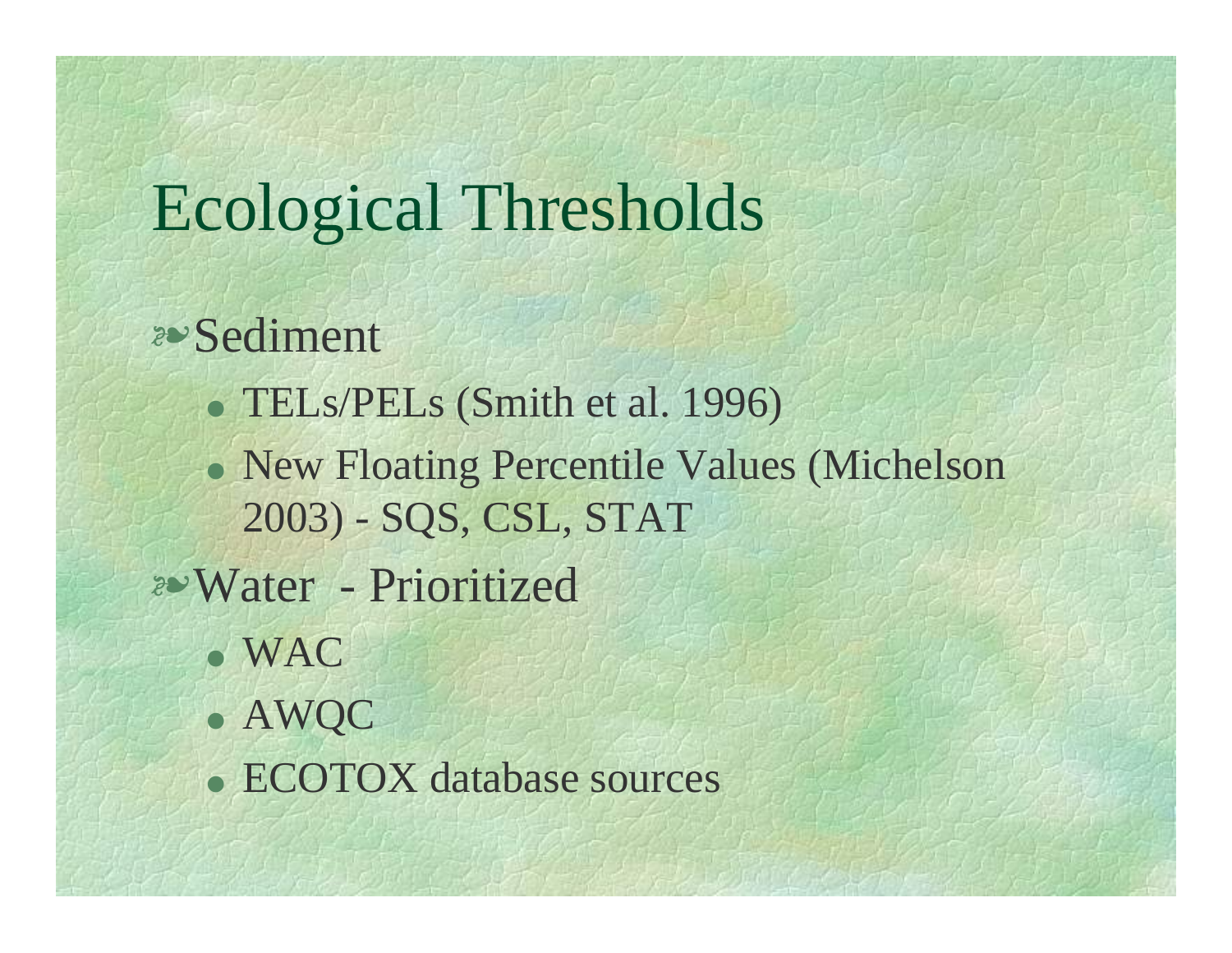### Human Health Thresholds

*P* National Toxics Rule - mandated by EPA *v* National Recommended Quality Criteria guidelines by EPA *v* Sediment quality not assessed for human health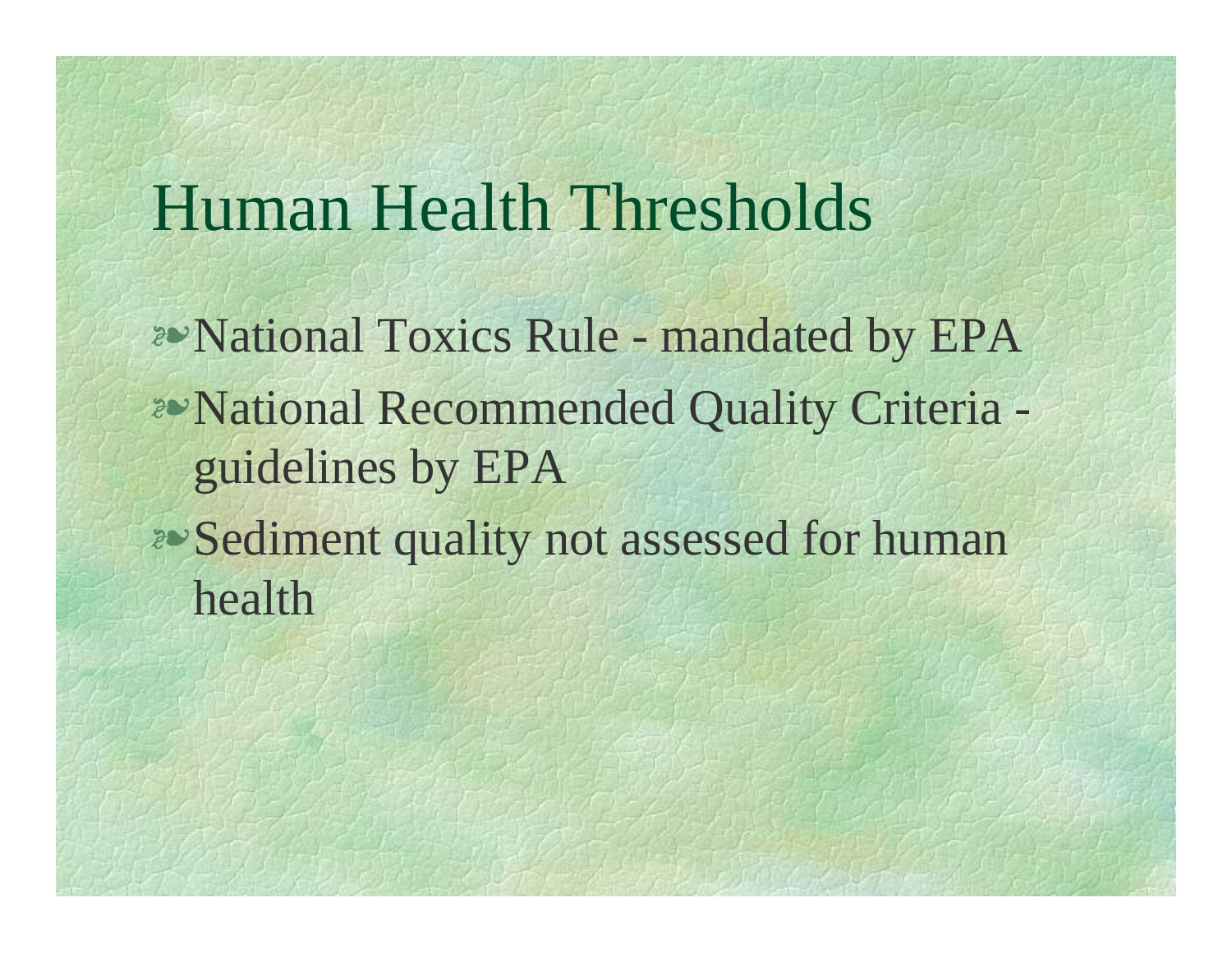### Results

#### <sup>v</sup>Detected in sediment

- 10 metals, TBT and its derivatives,
- $\bullet$  11 PAHs,
- $\bullet$  2 phthalates,
- 6 other organics
- *v* Detected in water
	- $\bullet$  14 metals,
	- $\bullet$  6 pesticides,
	- $\bullet$  8 PAHs,
	- 3 phthalates,
	- 2 other organics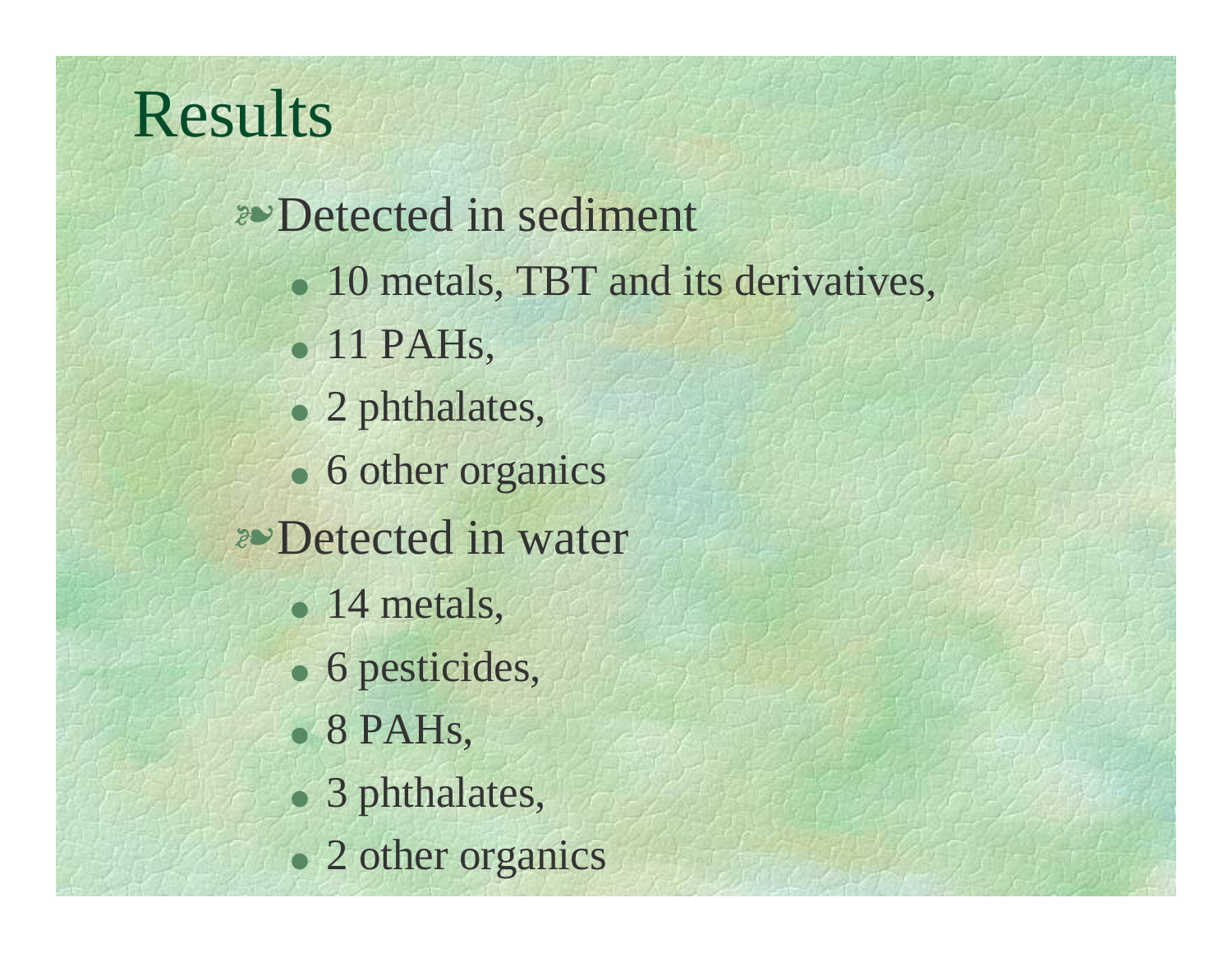# Results - Metals in Sediment

|                                    | <b>Arsenic</b> |           |                | <b>Nickel</b> |
|------------------------------------|----------------|-----------|----------------|---------------|
| Station                            | <b>TEL</b>     | PEL       | <b>FP STAT</b> | TEL           |
| <b>WDFW Boat Launch</b>            | <b>ND</b>      | <b>ND</b> | <b>ND</b>      | 1.6           |
| <b>Bothell Landing Park Bridge</b> | 1.1            | < 1.1     | < 1.1          | 1.4           |
| <b>Below Little Bear Creek</b>     | <b>ND</b>      | <b>ND</b> | <b>ND</b>      | 1.2           |
| <b>Below Woodin Creek</b>          | 3.8            | 1.3       | 1.1            | 1.9           |
| 145th St. Bridge                   | 1.1            | < 1.1     | 1.1            | 1.2           |
| 124th St. Bridge                   | 3.5            | 1.2       | 1.1            | 1.3           |
| 116th St. Bridge                   | 1.1            | < 1.1     | 1.1            | 1.1           |
| 90th St. Bridge                    | <b>ND</b>      | <b>ND</b> | <b>ND</b>      | 1.2           |
| <b>Below Bear Creek</b>            | < 1.1          | < 1.1     | < 1.1          | 1.2           |
| <b>Marymoor Park Bridge</b>        | < 1.1          | < 1.1     | 1.1            | 1.1           |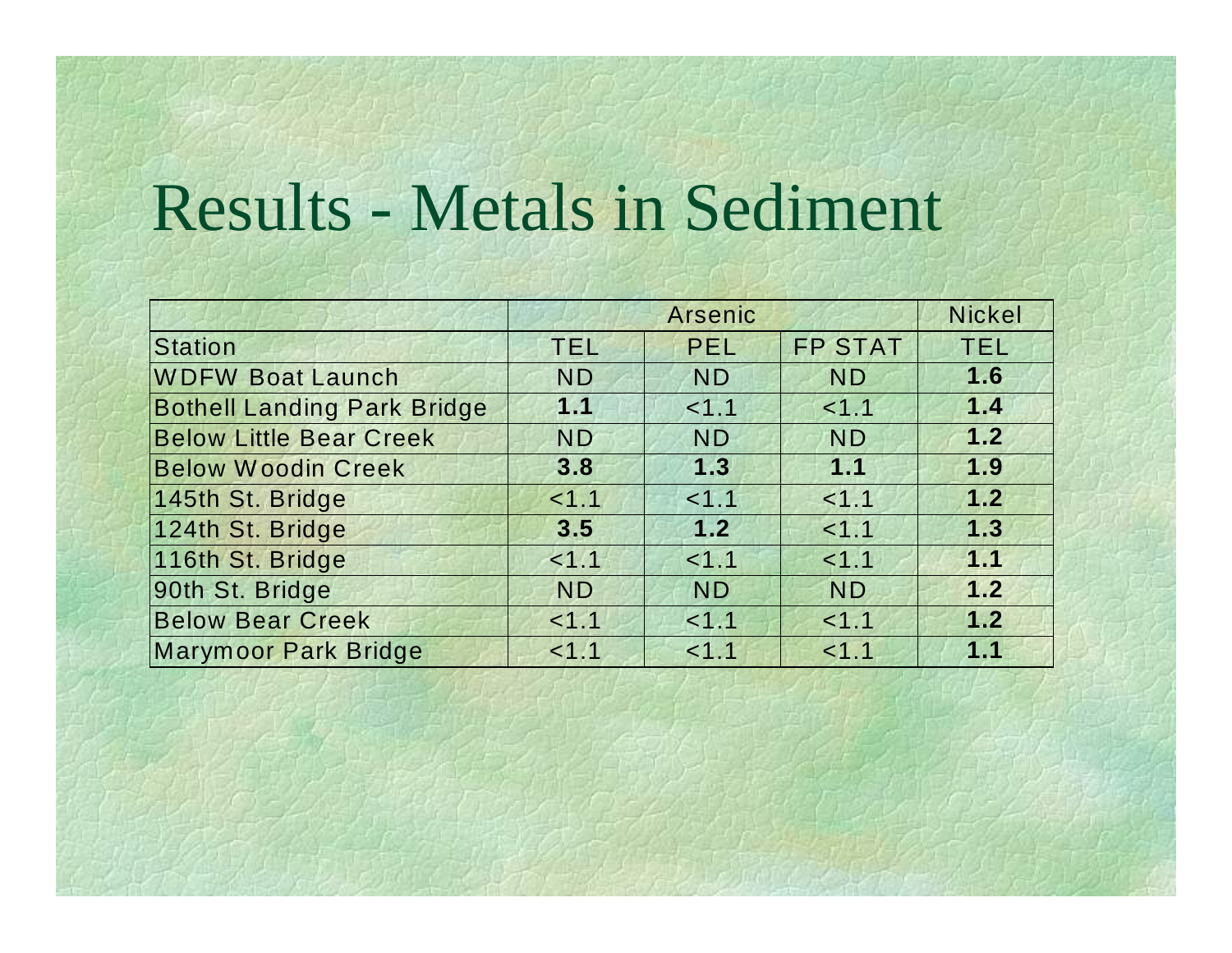# Results - Organics in Sediment

|                                    | Di-N-Octyl       | Benzo(a)-  | Benzo(a)-      | Fluor-    | Phen-      |           |
|------------------------------------|------------------|------------|----------------|-----------|------------|-----------|
|                                    | <b>Phthalate</b> | anthracene | pyrene         | anthene   | anthrene   | Pyrene    |
| <b>Station</b>                     | <b>FP STAT</b>   | TEL        | TEL            | TEE       | <b>TEL</b> | TEL       |
| <b>WDFW Boat Launch</b>            | <b>ND</b>        | < 1.1      | < 1.1          | < 1.1     | < 1.1      | 1.7       |
| <b>Bothell Landing Park Bridge</b> | <b>ND</b>        | 2.1        | < 1.1          | 1.4       | 1.5        | 2.8       |
| <b>Below Little Bear Creek</b>     | <b>ND</b>        | < 1.1      | < 1.1          | < 1.1     | < 1.1      | 1.4       |
| <b>Below Woodin Creek</b>          | <b>ND</b>        | 2.7        | $\overline{4}$ | 2.1       | 1.8        | 4.3       |
| 145th St. Bridge                   | <b>ND</b>        | 1.2        | < 1.1          | < 1.1     | 1.1        | 1.7       |
| 124th St. Bridge                   | <b>ND</b>        | 1.2        | < 1.1          | < 1.1     | 1.4        | 1.7       |
| 116th St. Bridge                   | <b>ND</b>        | < 1.1      | <b>ND</b>      | ND.       | <b>ND</b>  | <b>ND</b> |
| 90th St. Bridge                    | 1.5              | 1.6        | 1.9            | 1.1       | 1.1        | 2.1       |
| <b>Below Bear Creek</b>            | <b>ND</b>        | < 1.1      | <b>ND</b>      | < 1.1     | < 1.1      | < 1.1     |
| <b>Marymoor Park Bridge</b>        | <b>ND</b>        | 1.1        | <b>ND</b>      | <b>ND</b> | <b>ND</b>  | <b>ND</b> |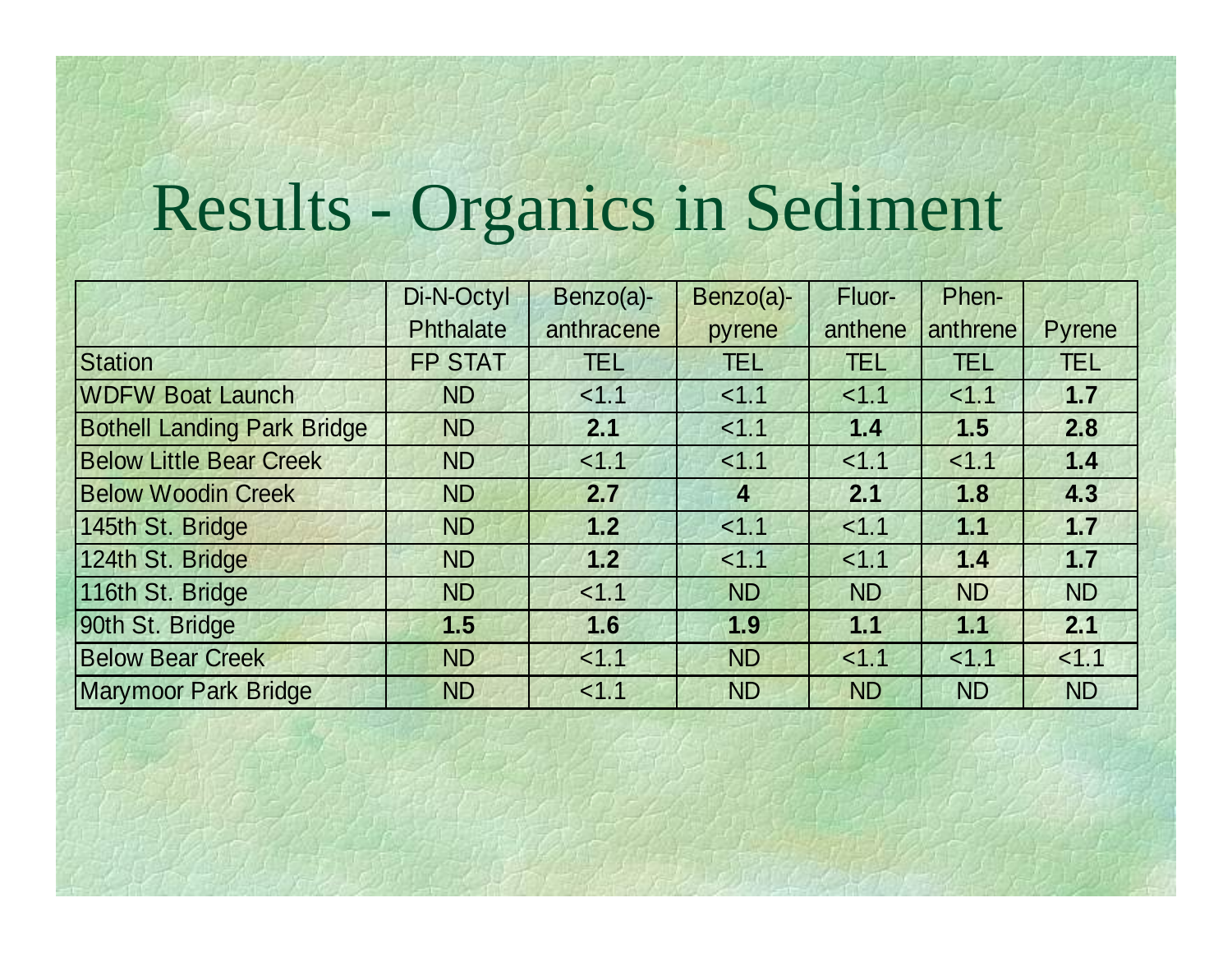# Results - Metals in Water

|                                       |           | <b>Dissolved Iron Total Arsenic</b> |
|---------------------------------------|-----------|-------------------------------------|
| <b>Station</b>                        | Acute     | NTR/NRHH                            |
| <b>WDFW Boat Launch</b>               | 2.7       | 16                                  |
| <b>Bothell Landing Park Bridge</b>    | 2.8       | 15                                  |
| <b>Below Little Bear Creek</b>        | 4.5       | 15                                  |
| <b>Below Woodin Creek</b>             | 3.2       | 13                                  |
| 145 St. Bridge                        | 2.9       | 11                                  |
| Unnamed Tributary at 145th St.        | <b>ND</b> | 12                                  |
| 124th St. Bridge                      | 2.0       | 11                                  |
| <b>Unnamed Tributary at 124th St.</b> | 2.6       | 10                                  |
| 116th St. Bridge                      | 2.3       | 10                                  |
| 90th St. Bridge                       | 1.6       | 10                                  |
| <b>Below Bear Creek</b>               | 1.1       | 13                                  |
| <b>Marymoor Park Bridge</b>           | 0.81      | 8                                   |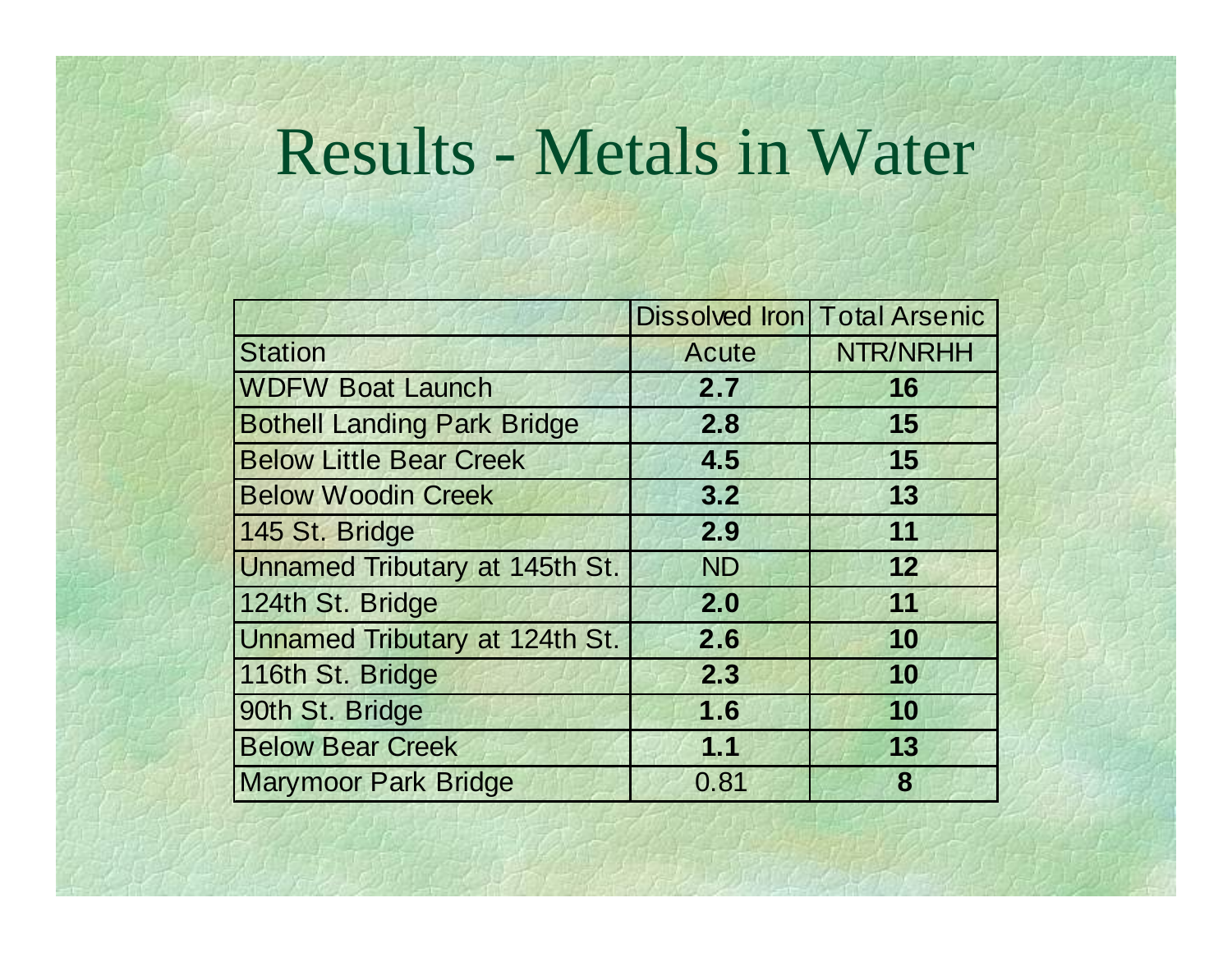# Results - Organics in Water

|                                    | $Benzo(a)$ - | $Benzo(a)-$ | Benzo(b)-    |             | Benzo(k)-    |             |             |             |
|------------------------------------|--------------|-------------|--------------|-------------|--------------|-------------|-------------|-------------|
|                                    | anthracene   | pyrene      | fluoranthene |             | fluoranthene | Chrysene    | <b>BEHP</b> |             |
| <b>Station</b>                     | <b>NRHH</b>  | <b>NRHH</b> | <b>NTR</b>   | <b>NRHH</b> | <b>NRHH</b>  | <b>NRHH</b> | <b>NTR</b>  | <b>NRHH</b> |
| <b>WDFW Boat Launch</b>            | <b>ND</b>    | <b>ND</b>   | ND           | <b>ND</b>   | <b>ND</b>    | <b>ND</b>   | 1.7         | 4.5         |
| <b>Bothell Landing Park Bridge</b> | 1.1          | <b>ND</b>   | <b>ND</b>    | <b>ND</b>   | <b>ND</b>    | < 1.1       | <b>ND</b>   | <b>ND</b>   |
| <b>Below Little Bear Creek</b>     | <b>ND</b>    | <b>ND</b>   | <b>ND</b>    | <b>ND</b>   | <b>ND</b>    | <b>ND</b>   | <b>ND</b>   | <b>ND</b>   |
| <b>Below Woodin Creek</b>          | <b>ND</b>    | <b>ND</b>   | <b>ND</b>    | <b>ND</b>   | <b>ND</b>    | <b>ND</b>   | <b>ND</b>   | <b>ND</b>   |
| 145 St. Bridge                     | <b>ND</b>    | <b>ND</b>   | <b>ND</b>    | <b>ND</b>   | <b>ND</b>    | <b>ND</b>   | 1.4         | 3.7         |
| Unnamed Tributary at 145th St.     | <b>ND</b>    | <b>ND</b>   | <b>ND</b>    | <b>ND</b>   | <b>ND</b>    | <b>ND</b>   | <b>ND</b>   | <b>ND</b>   |
| 124th St. Bridge                   | < 1.1        | <b>ND</b>   | <b>ND</b>    | <b>ND</b>   | <b>ND</b>    | < 1.1       | <b>ND</b>   | <b>ND</b>   |
| Unnamed Tributary at 124th St.     | 1.6          | 1.6         | 1.1          | 1.8         | 1.6          | 1.3         | <b>ND</b>   | <b>ND</b>   |
| 116th St. Bridge                   | <b>ND</b>    | <b>ND</b>   | <b>ND</b>    | <b>ND</b>   | <b>ND</b>    | <b>ND</b>   | <b>ND</b>   | <b>ND</b>   |
| 90th St. Bridge                    | <b>ND</b>    | <b>ND</b>   | <b>ND</b>    | <b>ND</b>   | <b>ND</b>    | <b>ND</b>   | 1.7         | 4.6         |
| <b>Below Bear Creek</b>            | <b>ND</b>    | <b>ND</b>   | <b>ND</b>    | <b>ND</b>   | <b>ND</b>    | <b>ND</b>   | <b>ND</b>   | <b>ND</b>   |
| <b>Marymoor Park Bridge</b>        | <b>ND</b>    | <b>ND</b>   | <b>ND</b>    | <b>ND</b>   | <b>ND</b>    | <b>ND</b>   | <b>ND</b>   | <b>ND</b>   |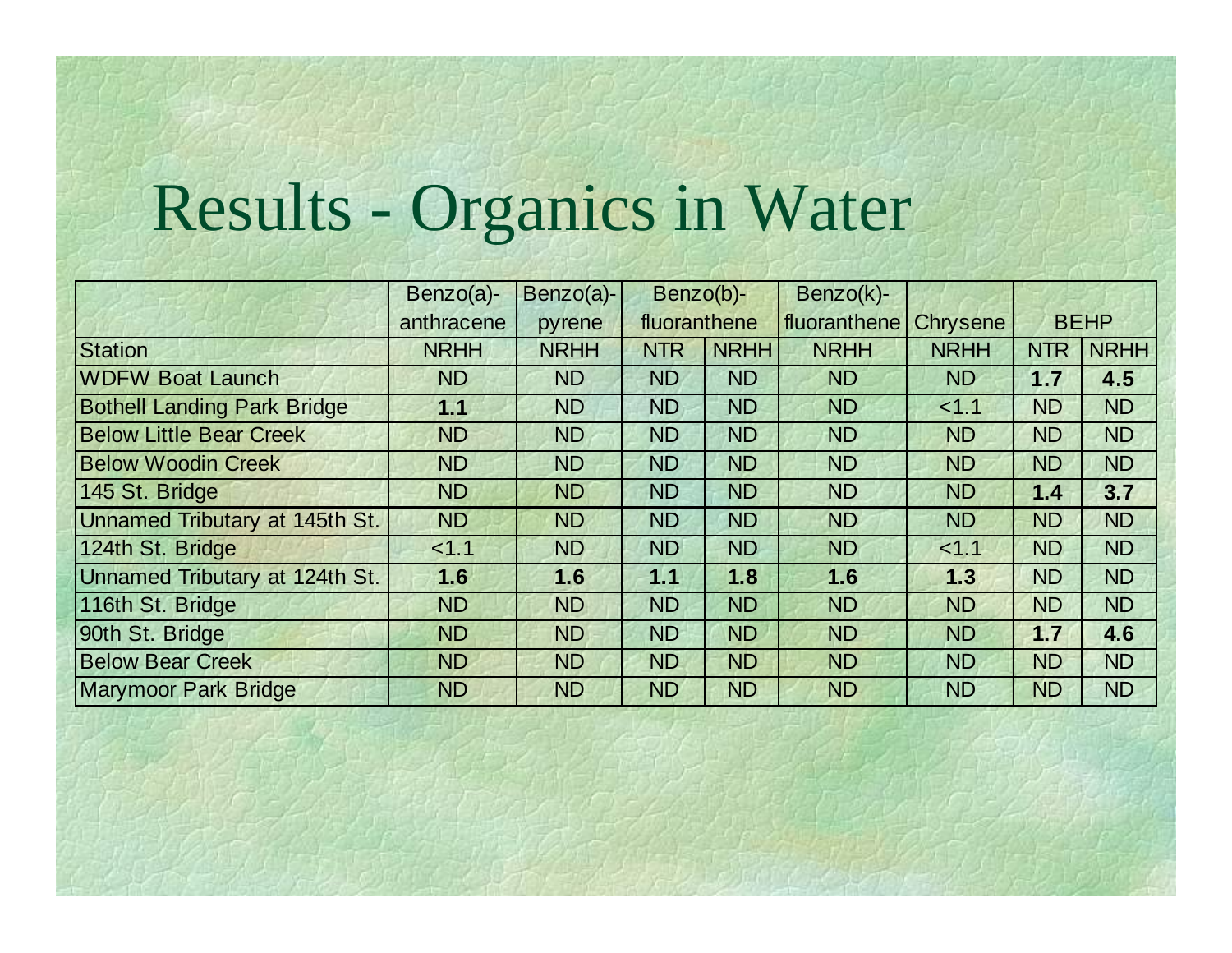### Results - Water by USGS lab

- <sup>v</sup>13 detected organics
- **2003** with aquatic life or human health thresholds
- *E* No exceedances
- <sup>v</sup>EDCs being evaluated some detected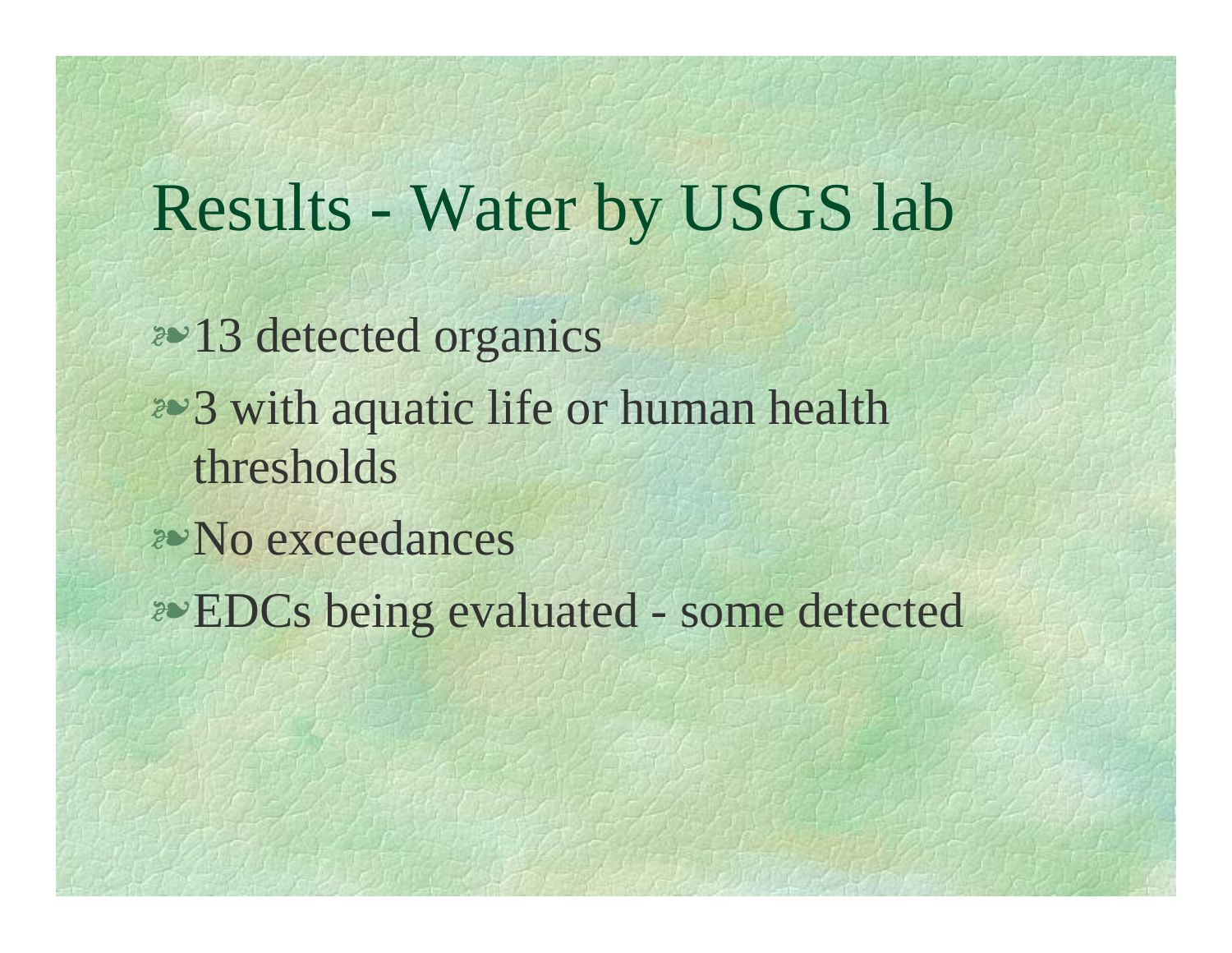### Spatial differences

- <sup>v</sup>Unnamed Tributary at 124th Street • Most exceedances for water (PAHs)  $\bullet$  All exceedances  $<$  2 <sup>v</sup>Below Woodin Creek • Most exceedances for sediment • Consistently largest ratios for sediment
	- Blank contamination for some PAHs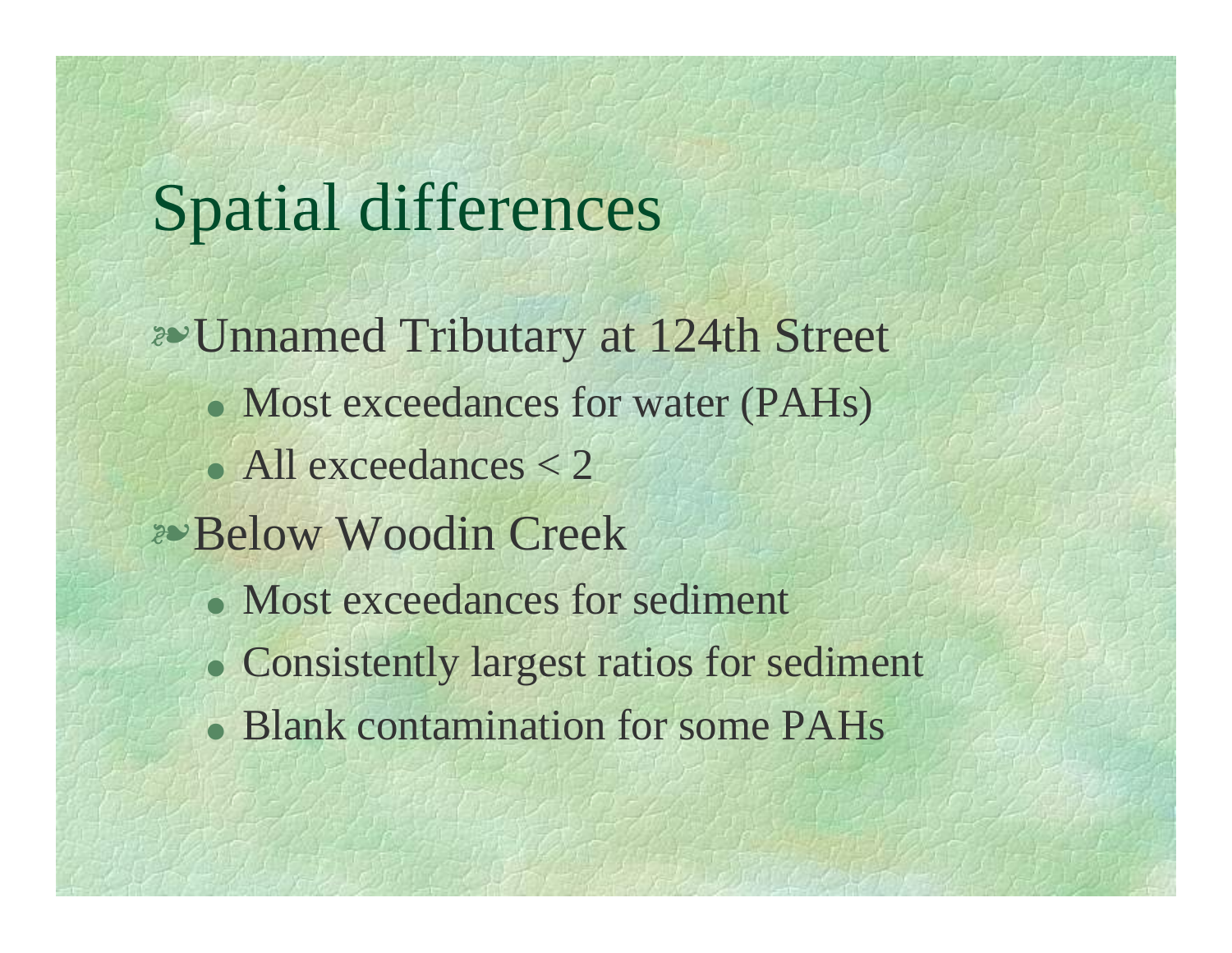### Summary - Sediment

<sup>v</sup>Arsenic in sediment O Exceeds TEL and PEL • Localized • Not speciated - proportion inorganic? <sup>v</sup>Nickel in sediment • Natural element  $\bullet$  Exceedances are all slight  $(< 2)$ ; only TEL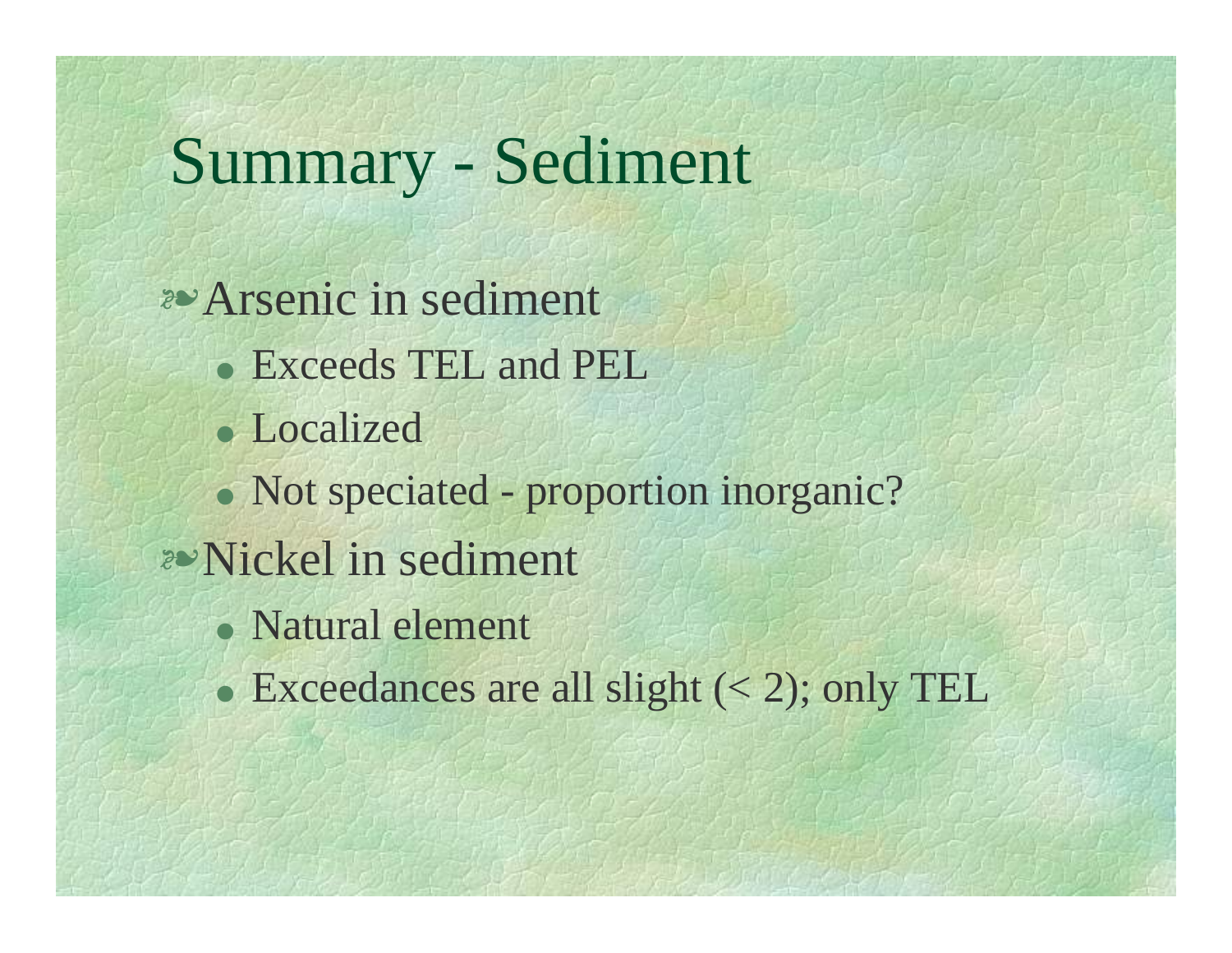# Summary - Sediment

- <sup>v</sup>PAHs in sediment
	- Only TEL exceeded
	- Blank contamination in 2001 BAP data
	- PAHs are ubiquitous; sources may not be local
- <sup>v</sup>Di-N-Octyl Phthalate
	- OOnly detected at 90th Street Bridge
	- Exceedance is slight (Ratio  $= 1.5$ )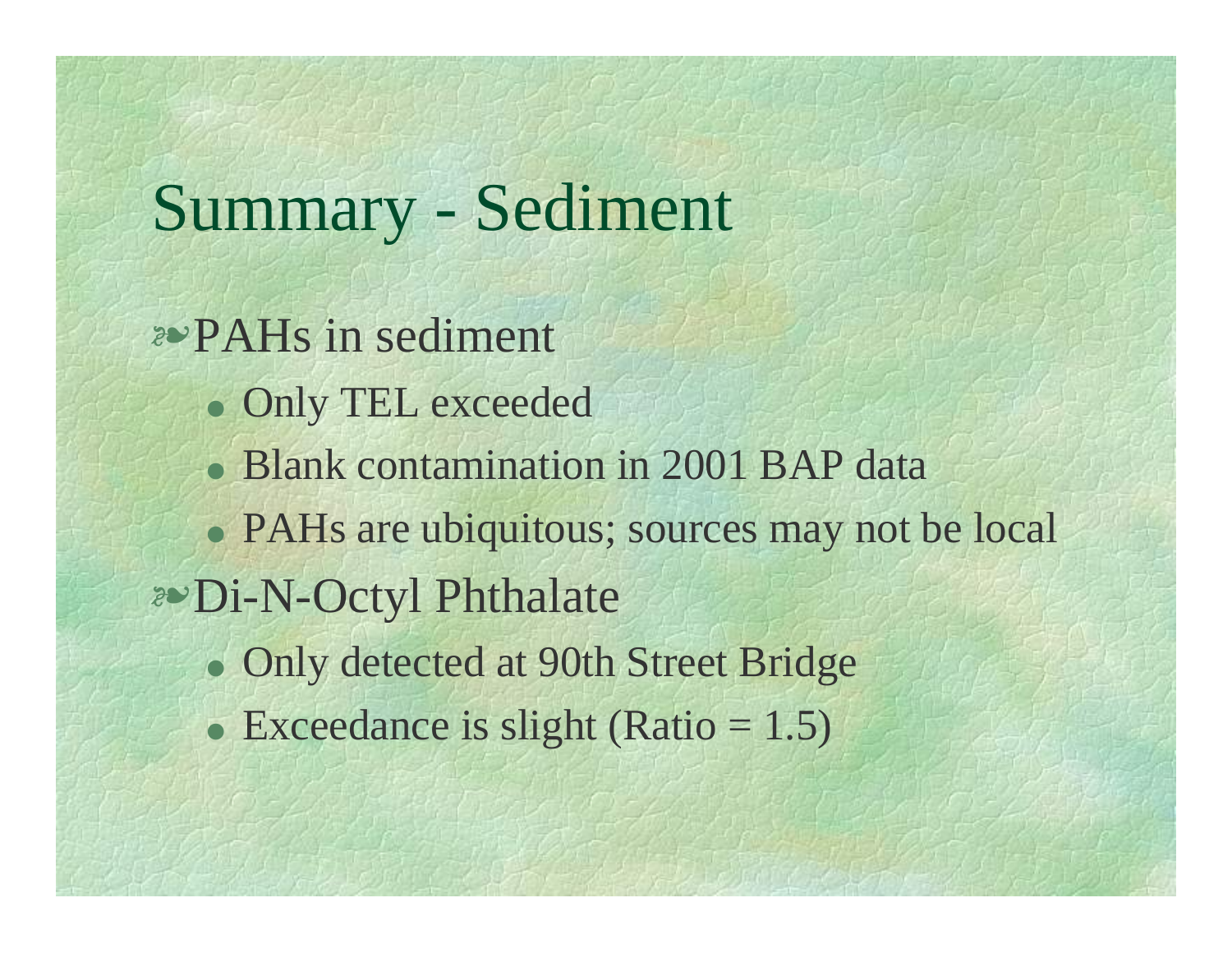#### Summary - Water

- **Post Iron in Water (Aquatic Life)** 
	- No Washington or EPA acute standard for iron
	- Iron threshold for water based on a single toxicity study
- **PAHs in water (Human health)** 
	- Exceedances slight
	- Mainly at one station (Unnamed trib. At 124th)
- $\psi$ Bis(2-ethylhexyl)phthalate in water (Human health)
	- Exceeds both criteria at three stations
	- Blank contamination may be a factor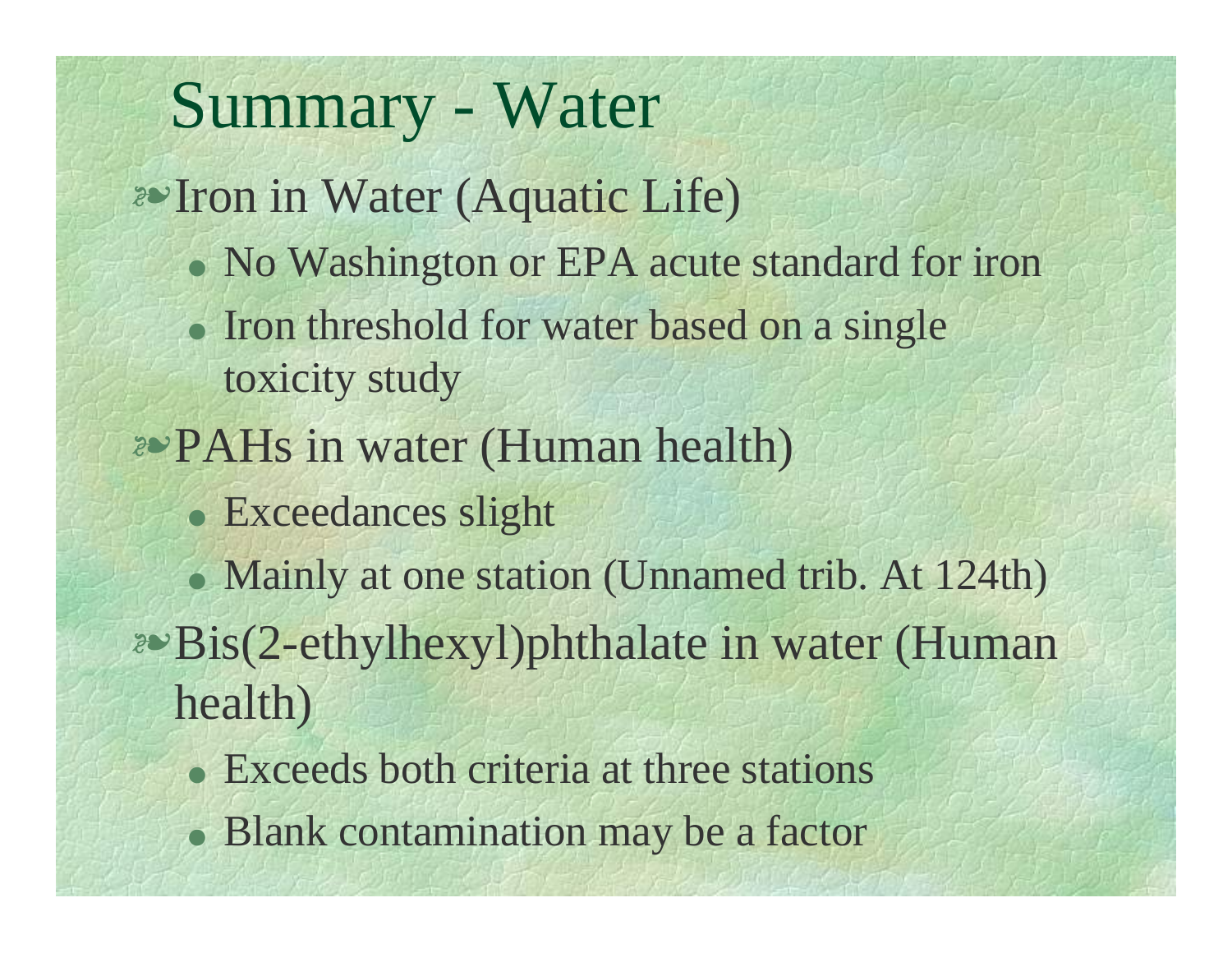# Summary - Water

- **P** $\triangle$ Arsenic in water (Human health)
	- Consistent across stations
	- Within range measured in WA lakes (Jack 2003)
	- Below range of anthropogenic input for WA streams (Johnson and Golding 2002)
- <sup>v</sup>USGS
	- No exceedances
	- $\bullet$  EDCs work in progress